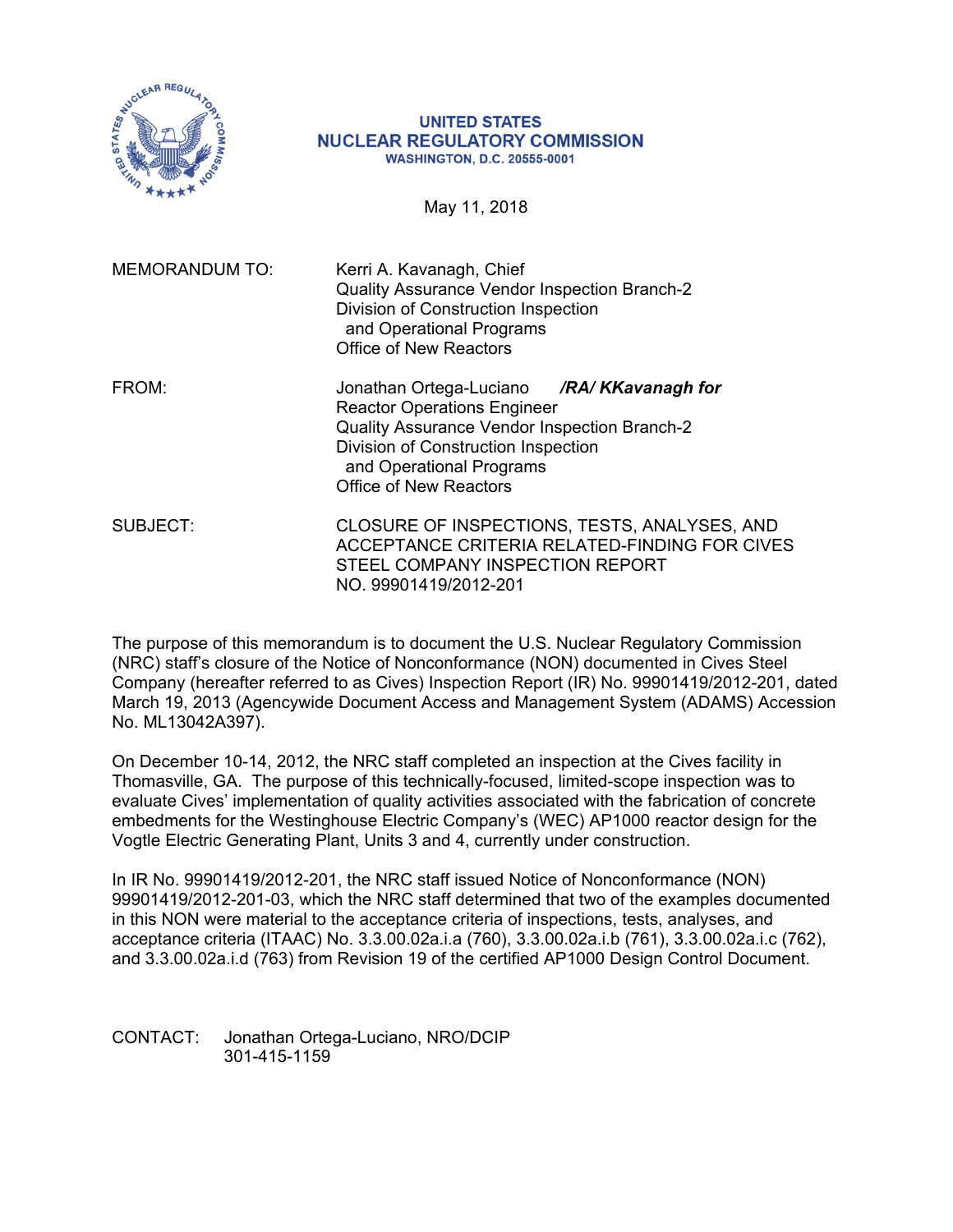NON 99901419/2012-201-03 documents a finding against Criterion X, "Inspection," of Appendix B, "Quality Assurance Program Criteria for Nuclear Power Plants and Fuel Processing Plants," to Title to 10 of the *Code of Federal Regulations* Part 50, "Domestic Licensing of Production and Utilization Facilities," for Cives' failure to adequately identify a stud that did not show a full 360-degree flash and to test at least 1 out of every 100 studs welded by each operator in accordance with applicable procedures, design requirements, and industry standards.

In letters dated April 16, 2013 (ADAMS Accession No. ML13109A020), August 16, 2013 (ADAMS Accession No. ML13240A039), and October 2, 2013 (ADAMS Accession No. ML13281A243), Cives described their corrective actions to address the issues identified in NON 99901419/2012-201-03.

The NRC staff reviewed Cives' corrective actions taken to address the issues identified in NON 99901419/2012-201-03. Based on this review, the NRC staff has determined that the corrective actions taken by Cives are adequate to address the identified nonconformance. NON 99901419/2012-201-03 is closed and no additional inspection follow-up is required to verify completion/adequacy of the corrective actions.

Enclosure: Summary of NRC Inspection of Cives Affecting ITAAC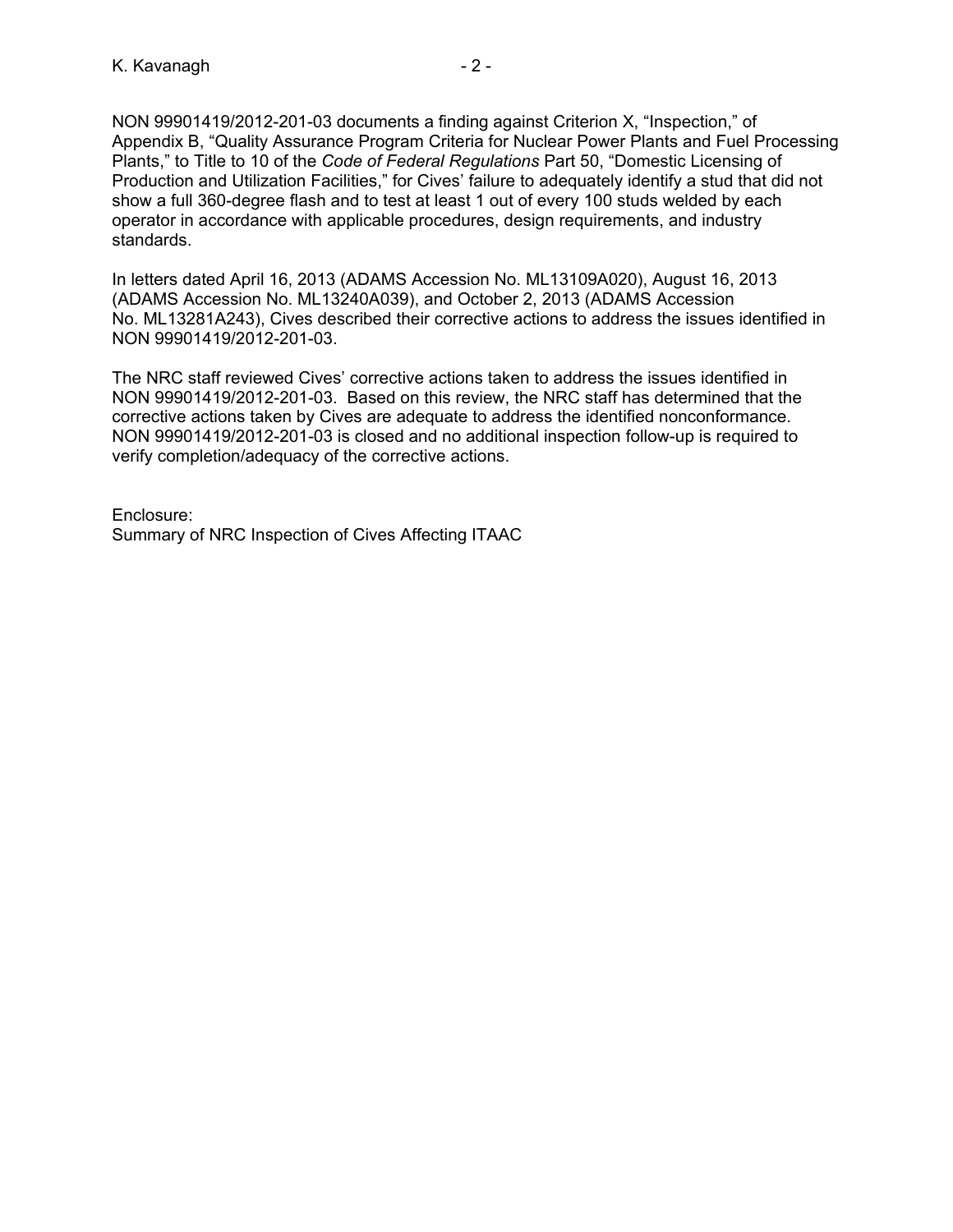#### SUBJECT: CLOSURE OF ITAAC RELATED-FINDING FOR CIVES STEEL COMPANY INSPECTION REPORT NO. 99901419/2012-201 Dated: May 11, 2018

DISTRIBUTION: Public VHall PO'Bryan **TJackson** ASakadales NRO\_DCIP\_QVIB-1 NRO\_DCIP\_QVIB-2

# **ADAMS Accession No.: ML18131A260** NRO-002

| 05/11/18<br>05/11/18<br><b>DATE</b><br><b>OFFICIAL RECORD COPY</b> |                        |                                  |  |  |
|--------------------------------------------------------------------|------------------------|----------------------------------|--|--|
|                                                                    |                        |                                  |  |  |
| <b>NAME</b>                                                        | <b>JOrtega-Luciano</b> | <b>KKavanagh (PPrescott for)</b> |  |  |
|                                                                    | <b>OFFICE NRO/DCIP</b> | NRO/DCIP                         |  |  |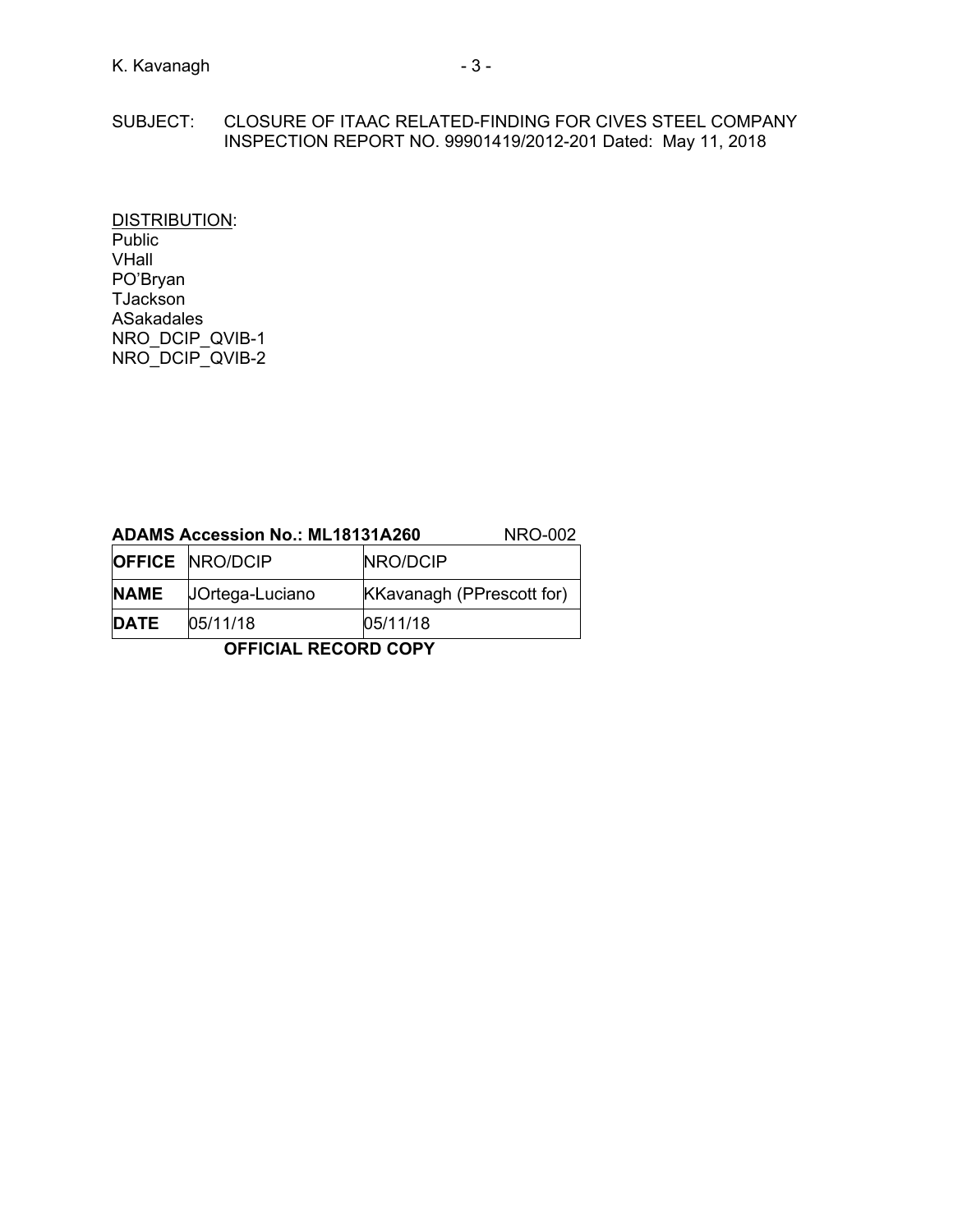## **Summary of NRC Inspection of Cives Affecting ITAAC**

#### **1. AFFECTED INSPECTIONS, TESTS, ANALYSES, AND ACCEPTANCE CRITERIA**

The U.S. Nuclear Regulatory Commission (NRC) inspectors identified the following inspection, test, analysis, and acceptance criteria (ITAAC) related to components being fabricated by Cives Steel Company (here after referred to as Cives). For the ITAAC listed below, the NRC staff reviewed Cives' corrective actions in response to Notice of Nonconformance (NON) 99901419/2012-201-03. The ITAAC's design commitment referenced below are for future use by the NRC staff during the ITAAC closure process; the listing of these ITAAC design commitments does not constitute that they have been met and closed. The NRC staff identified one finding associated with the ITAAC identified below.

| <b>Source Document</b>                                                                                            | <b>ITAAC Index No.</b> | <b>ITAAC</b>   | <b>Acceptance Criteria</b>                                                                                                                                                                                                                                                                                                                                                                                                                |
|-------------------------------------------------------------------------------------------------------------------|------------------------|----------------|-------------------------------------------------------------------------------------------------------------------------------------------------------------------------------------------------------------------------------------------------------------------------------------------------------------------------------------------------------------------------------------------------------------------------------------------|
| Appendix C from the<br><b>Combined License</b><br>for Vogtle Electric<br><b>Generating Plant</b><br>Units 3 and 4 | No. 760                | 3.3.00.02a.i.a | i.a) A report exists which reconciles<br>deviations during construction and<br>concludes that the as-built<br>containment internal structures.<br>including the critical sections,<br>conform to the approved design and<br>will withstand the design basis loads<br>specified in the Design Description<br>without loss of structural integrity or<br>the safety-related functions.                                                      |
| Appendix C from the<br><b>Combined License</b><br>for Vogtle Electric<br><b>Generating Plant</b><br>Units 3 and 4 | No. 761                | 3.3.00.02a.i.b | i.b) A report exists which reconciles<br>deviations during construction and<br>concludes that the as-built shield<br>building structures, including the<br>critical sections, conform to the<br>approved design and will withstand<br>the design basis loads specified in<br>the Design Description without loss<br>of structural integrity or the safety-<br>related functions.                                                          |
| Appendix C from the<br><b>Combined License</b><br>for Vogtle Electric<br><b>Generating Plant</b><br>Units 3 and 4 | No. 762                | 3.3.00.02a.i.c | i.c) A report exists which reconciles<br>deviations during construction and<br>concludes that the as-built<br>structures in the non-radiologically<br>controlled area of the auxiliary<br>building, including the critical<br>sections, conform to the approved<br>design and will withstand the design<br>basis loads specified in the Design<br>Description without loss of structural<br>integrity or the safety-related<br>functions. |